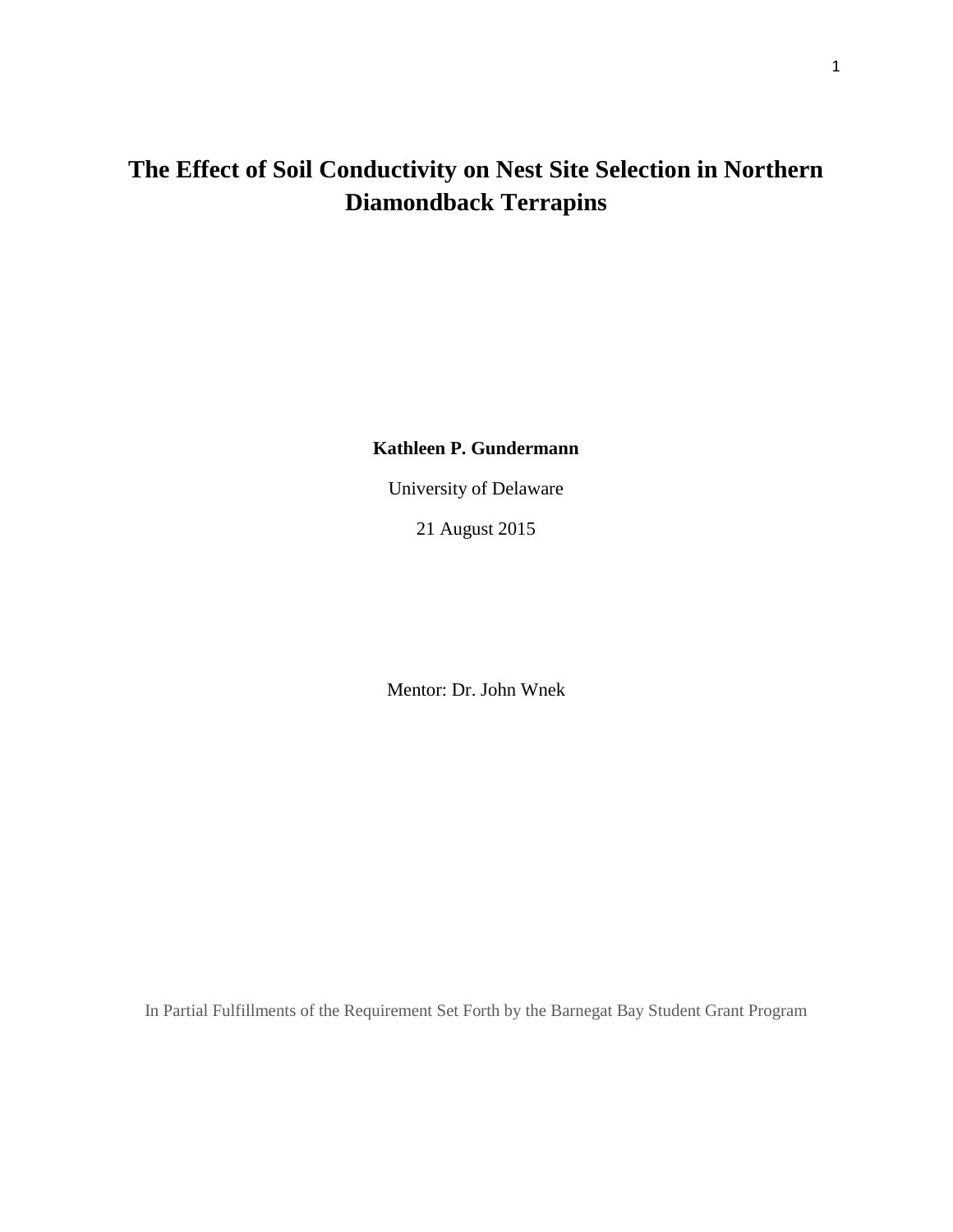## **ABSTRACT:**

An *in situ* study on the effect of soil conductivity on nest site selection of northern diamondback terrapins was conducted. It was hypothesized that nesting terrapins are able to use cues for soil conductivity detect differences, thus should nest in areas of lower conductivity. To test this hypothesis, three areas on N. Sedge Island were designated, with each having three different types of plots: control (with no enhancement to the soil), high conductivity (simulating a storm surge event), and medium conductivity (a mixture of rainwater and high conductivity treatments). The soil conductivity, soil moisture and nest temperatures were recorded and significance was determined by using basic statistical analysis. Trends in nest site selection patterns for female terrapins that nested multiple times were observed. My results indicated that terrapins do not select nest sites based on soil conductivity. This study was the first of its kind as there has been no previous work in how soil conductivity affects nest site selection in terrapins. Also, with sea level rise, it is important to assess terrapin nesting sites and how the influence of salt water inundation affects nesting areas.

# **INTRODUCTION:**

The northern diamondback terrapin (*Malacleymys terrapin terrapin*) is one of seven subspecies of terrapin that can be found throughout the east and Gulf coasts of the United States in brackish water (Northern Diamondback Terrapin 2015). These are the only species of turtles endemic to estuaries in the western hemisphere. Diamondback terrapins exhibit nest site fidelity, returning to the same nesting territory every year as reported by Burger and Montevecchi when terrapins returned to Little Beach, New Jersey each nesting season (Burger and Montevecchi 1975). Nesting females will lay eggs, ranging from 2 – 20 eggs per clutch, from early June through mid-July. Sandy beaches and upland areas that are made up of gravel and rise above the high tide line are preferred nesting habitat (Burger and Montevecchi 1975).

Within nesting habitats, there has been limited research how microenvironments affect nest site selection and conditions. Some of these conditions include soil moisture availability to the eggs and developing embryos, as well as nest temperature and soil particle composition. In terms of salt ions, increased ions can affect soil conductivity, thus moisture within the soil. In a previous study done by Dr. John Wnek it was determined that "high soil conductivity leads to 100% embryo mortality with no embryonic development past the first stage of development"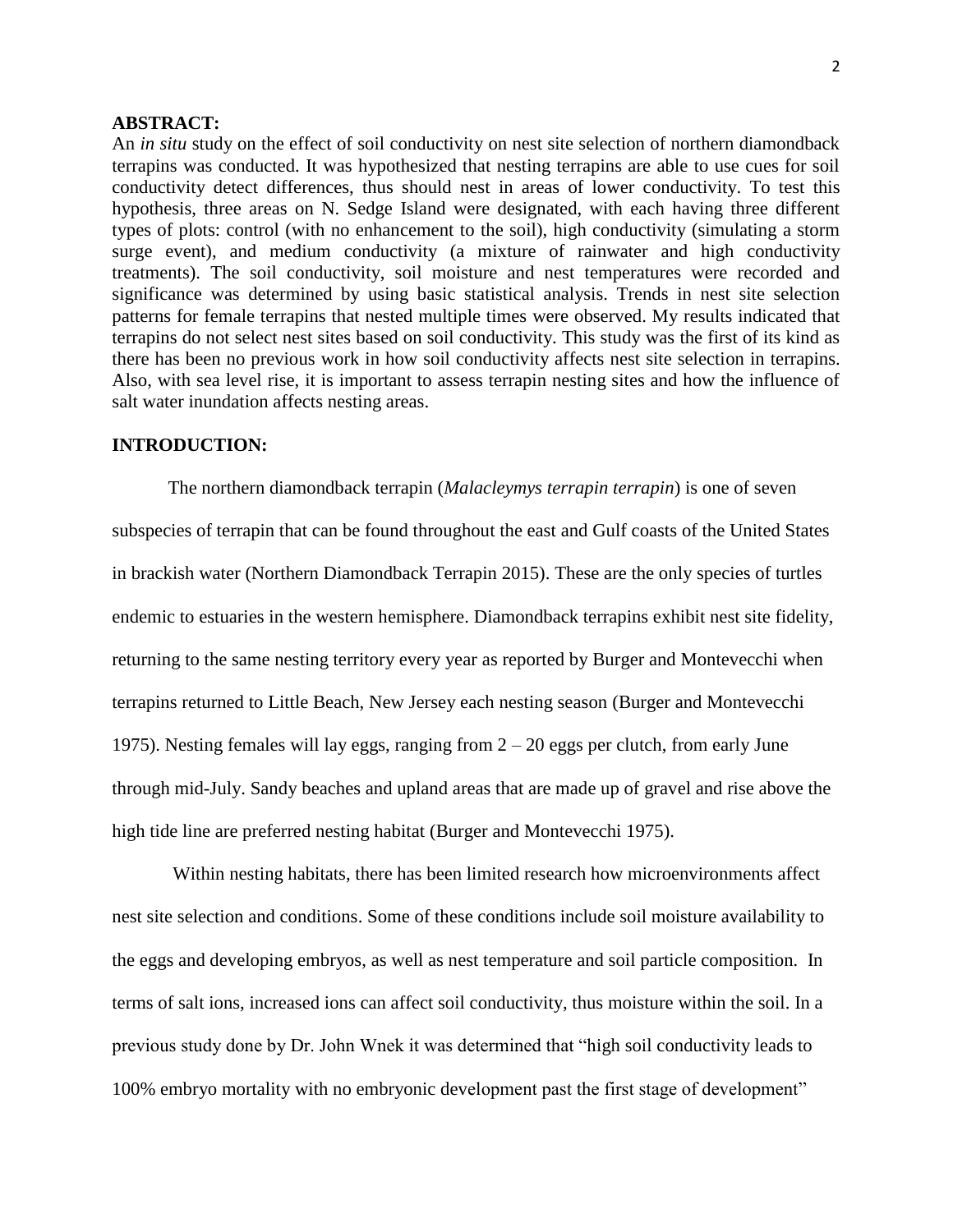(Wnek 2010). It was also ascertained in areas of high conductivity that 66% of the eggs in the nests were desiccated, dried, whereas in areas of low soil conductivity only 16.7% of the eggs in nests were desiccated (Wnek 2010). Higher soil conductivity occurs when an area has been impacted by inundation events, like strong storms or higher tides (Foley 2006), when dredged material is added to a shoreline (Wnek 2010) and long term water exposure as a result of rising sea levels.

Barnegat Bay, located in Central New Jersey has been altered greatly by humans and shore development has sky rocketed since the mid-1990s. In Barnegat Bay alone nearly 36 % of shorelines have been altered (Wnek 2010). The expansion of human structures on bayside shorelines decreases viable nesting habitat for diamondback terrapins, and anthropogenic shore development is not the only threat to the diamondback terrapins and the Jersey Shore. Sea level rise (SLR) is a global threat with the melting of land based ice, such as the polar ice caps and the thermal expansion of sea water (Nicholls & Cazenave 2010; Church 2011; NOAA 2014). Studies indicate that there has been a consistent increase in sea level of  $0.04 - 0.10$  inches per year since 1990, and an increased rate of 0.12 inches per year since 1992 (Nicholls & Cazenave 2010; Church 2011; NOAA 2014). More prominent in New Jersey and most of the Mid-Atlantic is the effect of isostatic rebound and subsidence. Isostatic rebound is the slow downward movement of the North American continental plate due to the lost weight of the ice sheets from the beginning of the Quaternary glaciation (Huch, personal communication). Along with the subsidence, the compaction of the lose sands, which causes a sinking of the area (Huch, personal communication).

When these two factors combine, SLR is amplified in coastal New Jersey. SLR estimates are outline in Table 1, estimating almost double the rate of increase in coastal New Jersey (1.5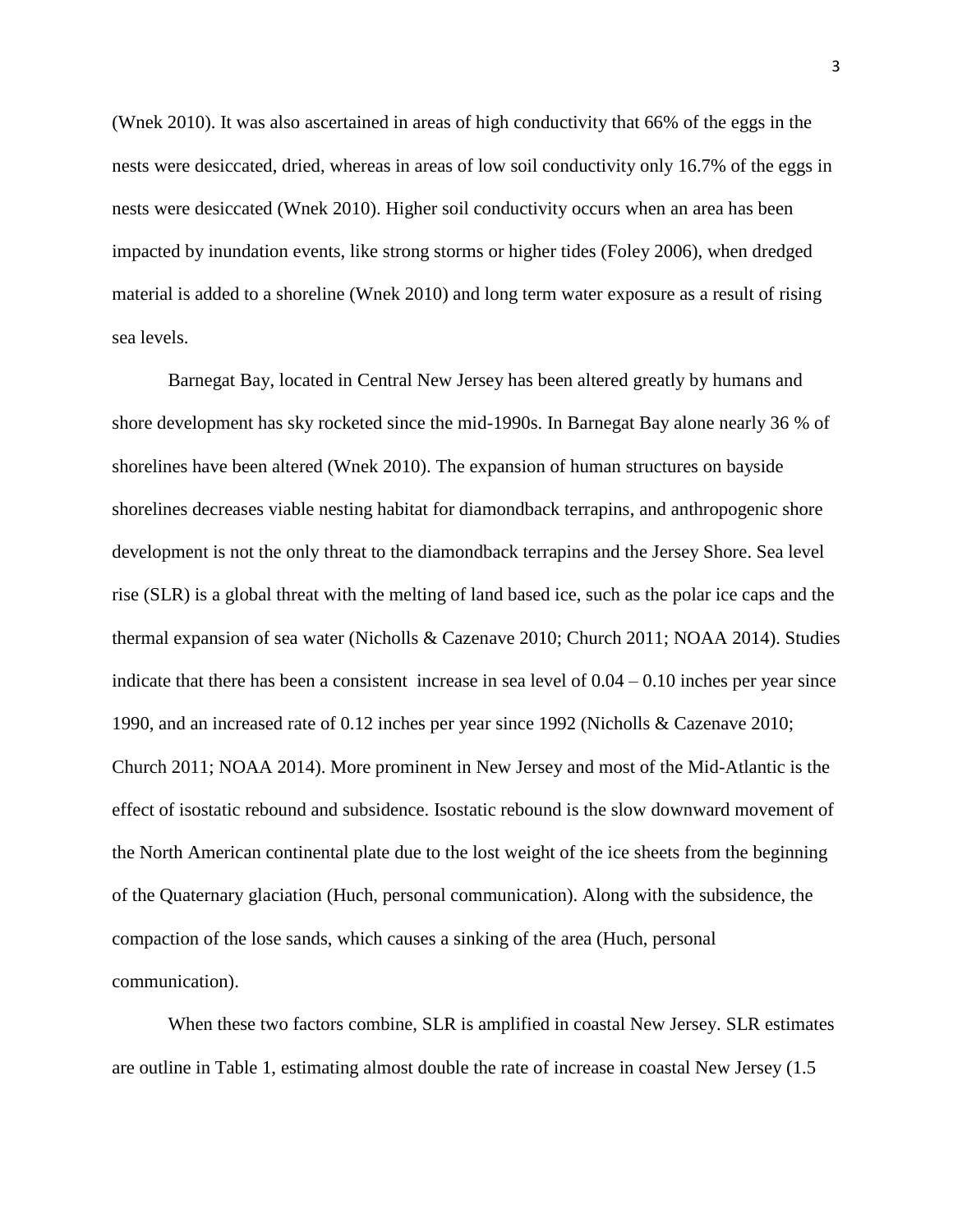feet) than the global average (0.8 feet) by 2050 (Miller et al 2013). In figure 1, the effect of SLR on North Sedge Island is shown, at one foot increase alone, most of the island is inundated, along with many other parts of the Sedge Islands and much of the bay side of IBSP, prime terrapin nesting habitat. Once 4 feet of SLR occurs, the entirety of Sedge Islands are [covered] in water, gone from Barnegat Bay. Due to the loss of marshes and barrier islands, terrapins must nest in areas that are secondary to their primary sandy beaches and, in these different areas, microenvironmental factors, such as increases in soil moistures or changes in soil temperature, play a greater role in nest survival (Wnek 2010).

> Table 1: The sea level rise is broken down into three categories. The global estimate is from the United Nations and IPCC report. The bedrock refers to the parts of the state that rest on bed rock, like northern parts of the state. Shore estimates are for our coastal areas (from Monmouth down to Cape May and back up the Delaware). (Miller et. al. 2013)

|               | Sea-level rise (feet) |                |       |  |
|---------------|-----------------------|----------------|-------|--|
|               | Global                | <b>Bedrock</b> | Shore |  |
| 2030 central  | 0.5                   | 0.7            | 0.8   |  |
| 2030 low      | 0.3                   | 0.5            | 0.6   |  |
| 2030 high     | 0.7                   | 1.0            | 1.1   |  |
| 2030 higher   | 0.9                   | 1.2            | 1.4   |  |
| 2050 central  | 0.8                   | 1.3            | 1.5   |  |
| 2050 low      | 0.5                   | 0.9            | 1.1   |  |
| 2050 high     | 1.3                   | 1.8            | 1.9   |  |
| 2050 higher   | 1.6                   | 2.1            | 2.3   |  |
| 2100 central  | 2.5                   | 3.1            | 3.5   |  |
| 2100 low      | 1.4                   | 2.2            | 2.5   |  |
| 2100 high     | 4.0                   | 4.6            | 4.9   |  |
| 2100 higher   | 4.6                   | 5.5            | 5.9   |  |
| 2100 collapse | 8.7                   | 9.7            | 10.1  |  |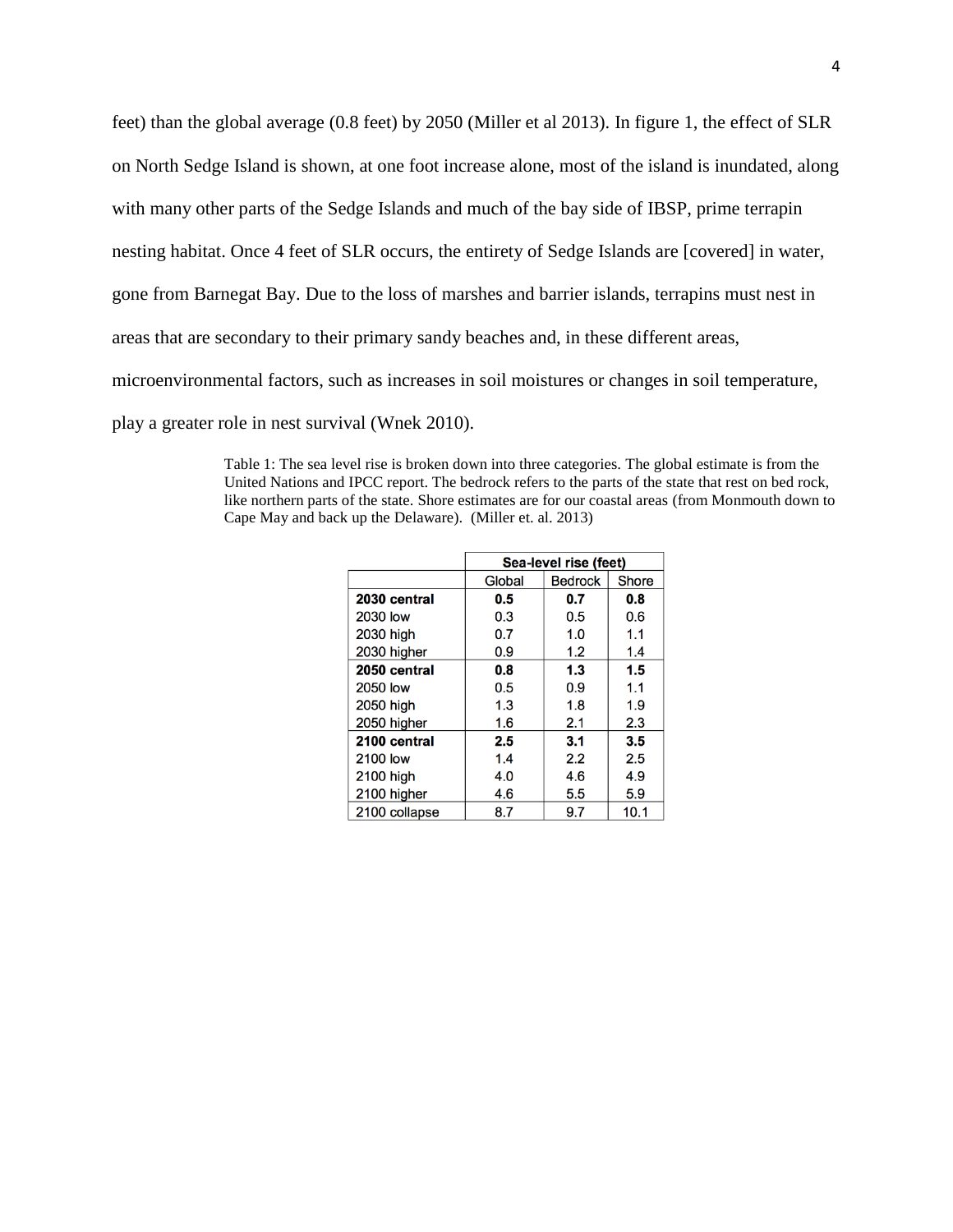

Figure 1: Map of Sedge Islands (N 39°47.43' W 74°07.48') with SLR for 1 foot (B), 3 feet (C), and 4 feet (D), where the islands become completely inundated (Rutgers 2013)

North Sedge Island, located in Barnegat Bay, is composed of predominately salt marshes with access to bay beaches on the north and east sides. Mature female terrapins utilize these bay beaches to gain access to nest on the Island (Figures 2). In the early 20<sup>th</sup> Century, 10% of the island was filled in with dredge material from the Barnegat Bay to create an area for a hunting shack residence. As a result, the area provided suitable habitat for diamondback terrapins to nest. A long-term terrapin nest site study was commenced in 2002 to assess nest site fidelity and nest site environmental condition on the Island, making it a suitable location to study the effect of soil conductivity on nest site. In this time, a return rate of 75-90% has been observed. There are some human disturbances on the Island that may affect terrapin nesting, such as the small Natural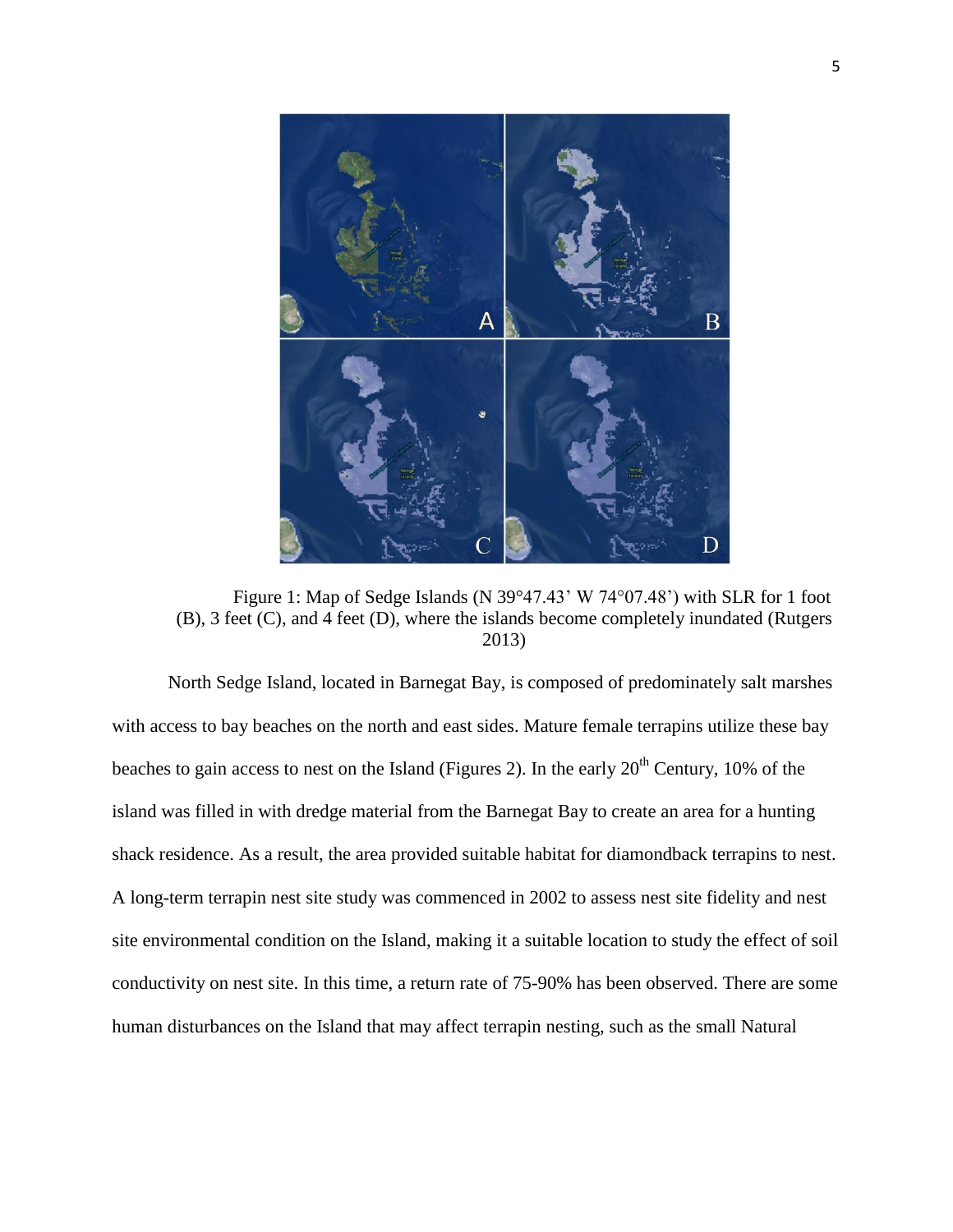Resource Education Center, where small groups stay for a few days at a time. However, this has not shown to impact the nesting frequency of females on the island (Cruz 2012).



Figure 2: Map of North Sedge Island (N 39°47.43' W 74°07.48'). Predominately composted of salt marsh, there are two human structures on the island with bay beach access on the east and the southwest sides of the island. The site of the study is denoted as the red star on the southwest side of the NREC house.

The objective of this study was to determine if the soil conductivity had an effect on nest site selection in Northern Diamondback terrapins. With SLR, it is important to assess terrapin nesting sites and how the influence of salt water inundation affects nesting areas. For example, in October 2012, the Jersey Shore was hit with one of the most powerful storms in recent history, Hurricane Sandy. The United States Geological Survey predicted "most of New Jersey coast was very likely to experience extensive beach and dune erosion and many areas were very likely to overwash" (Coastal Change Hazards 2012). In previous studies done on the Island, it was determined that the same number of female terrapins were landing on the Island in 2013 as they were in 2012; however a significant reduction in the number of nests dug in 2013 than in 2012. In 2014, the number of females and nests dug were the same as in 2012 previous to Sandy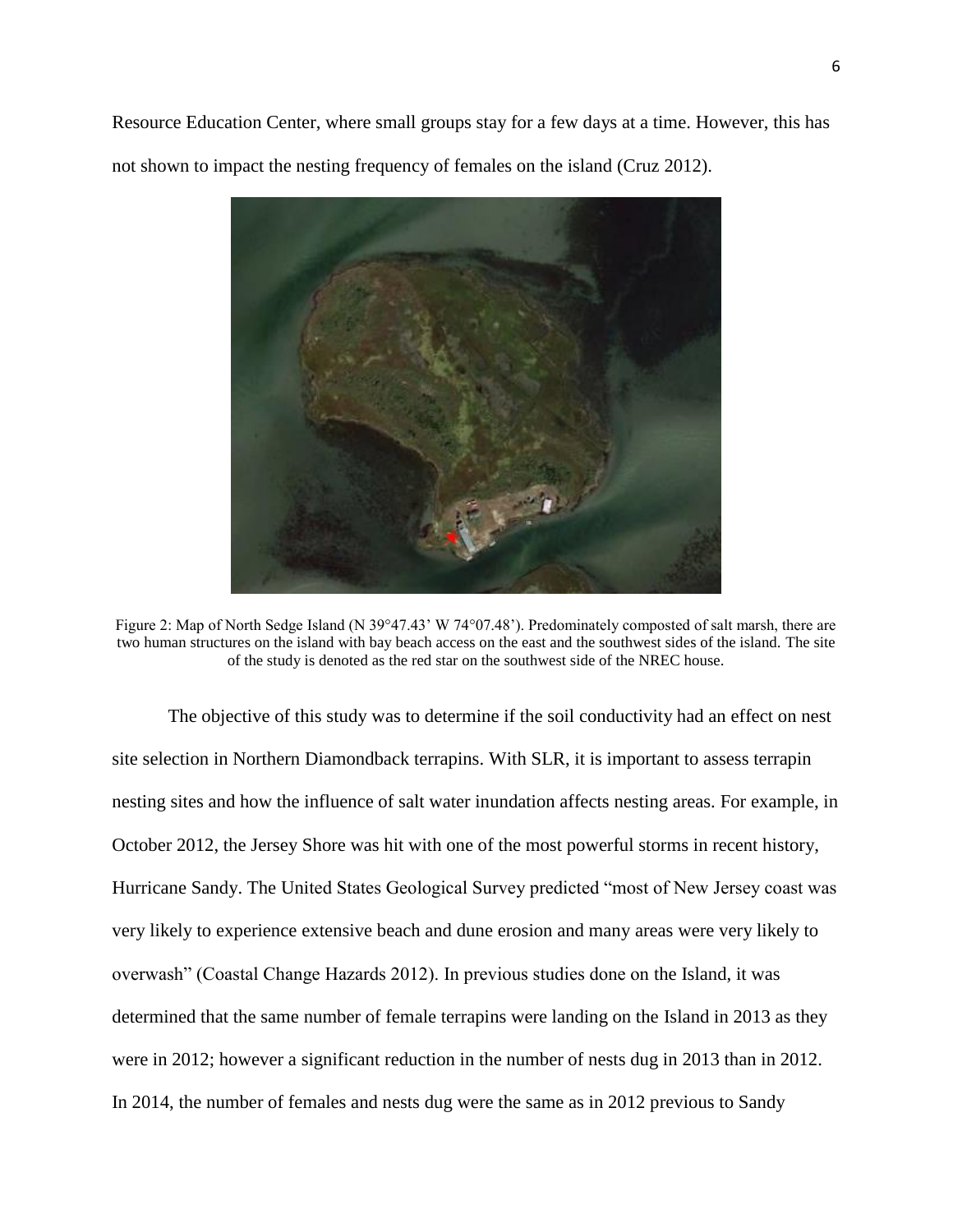(Wnek, personal communications). I wanted to determine if this lack of nesting was a result of changes in the nesting habitat or for other reasons.

## **QUESTIONS:**

Do northern diamondback terrapins differentiate between a high soil conductivity area and an area of low soil conductivity in terms of nest site selection? |

Also, when nesting female terrapins are digging in areas of relatively high soil conductivity, can we observe certain cues to detect the conductivity and do they move to an area of lower conductivity?

This study is the first of its kind as there has been no previous work in how soil conductivity affects nest site selection in terrapins.

#### **METHODS:**

*The Site:* The study site was located on North Sedge Island, in Island Beach State Park NJ. Sedge Island is composed of predominately salt marshes with access to bay beaches to the southwest and east sides of the Island. Three areas along the southwest lawn of the Island were dug out, creating open nesting areas (Figure 3). In each of these areas (each  $4 \times 3$  m), three treatment plots were created (1 m x 1 m); a plot of high soil conductivity, a plot of middle conductivity and a plot of low conductivity (Figure 3), placed 15 cm (6 inches) apart to buffer the treatments (Wnek 2010). To differentiate between plots,  $5 \times 5 \times 30$  cm  $(2 \times 2 \times 12$  inch) stakes were driven flush into the group without interfering with the landscape, also to not cause tripping or mowing interference.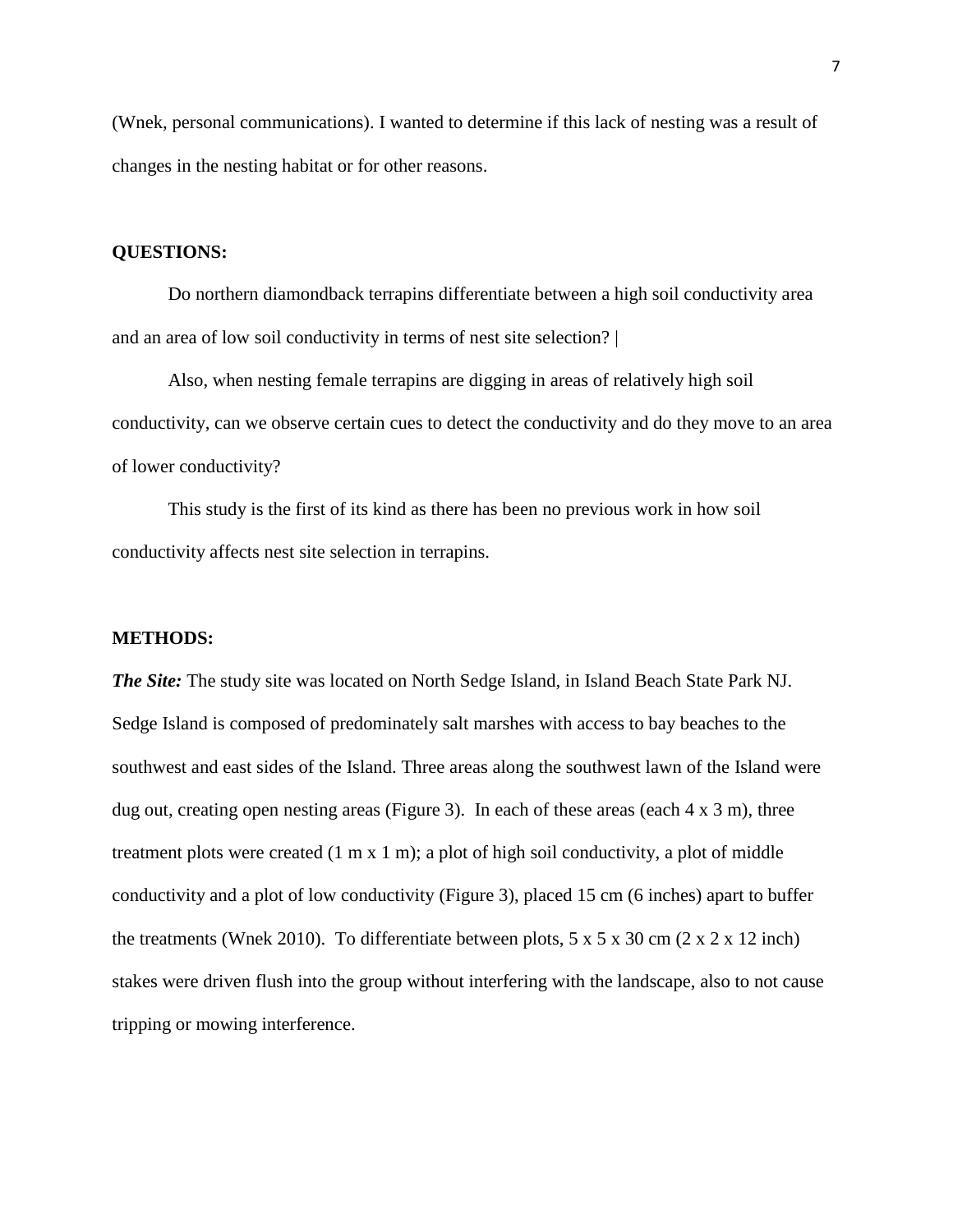

Figure 3: Study Area – Three similarly sandy areas are designated as one, two or three. Each area contains three treatment areas, one high conductivity  $(3000 - 7000 \,\mu\text{S/cm})$ , medium conductivity  $(1500 - 3000 \,\mu\text{S/cm})$  and control  $(70 - 400 \text{ µS/cm}).$ 

*Data Collection of Conductivity:* Soil conductivities (uS/cm) were measured by taking three random 30 mL samples from each plot from each treatment area. Each soil sample was mixed with two parts of distilled water (60 mL) and soil conductivity was measured using a YSI 30 multimeter (Rhoades et al. 1997). After a rainfall event and after a plot was treated the soil conductivity were measured. The conductivity values for the untreated nesting areas at Sedge ranged from 40 – 350 uS/cm, thus were considered control. Bay water (a conductivity of approximately 39.00 mS/cm) was added to the plots and given time to dry out so to not saturate the soil, until a conductivity of ranging from 3000 – 7000 uS/cm was obtained. For the medium conductivity, a dilution of bay water and rain water (the mixture was approximately 21.50 mS/cm) was added to the soil in the same fashion until a range of  $1500 - 3000$  uS/cm was reached. Rainwater was used in this experiment because it was an *in-situ* study and reflected the actual soil conductivity of the soils on Sedge Island (Wnek 2010). Also, mixing well water at Sedge would be problematic in that the water would provide multiple other variables that could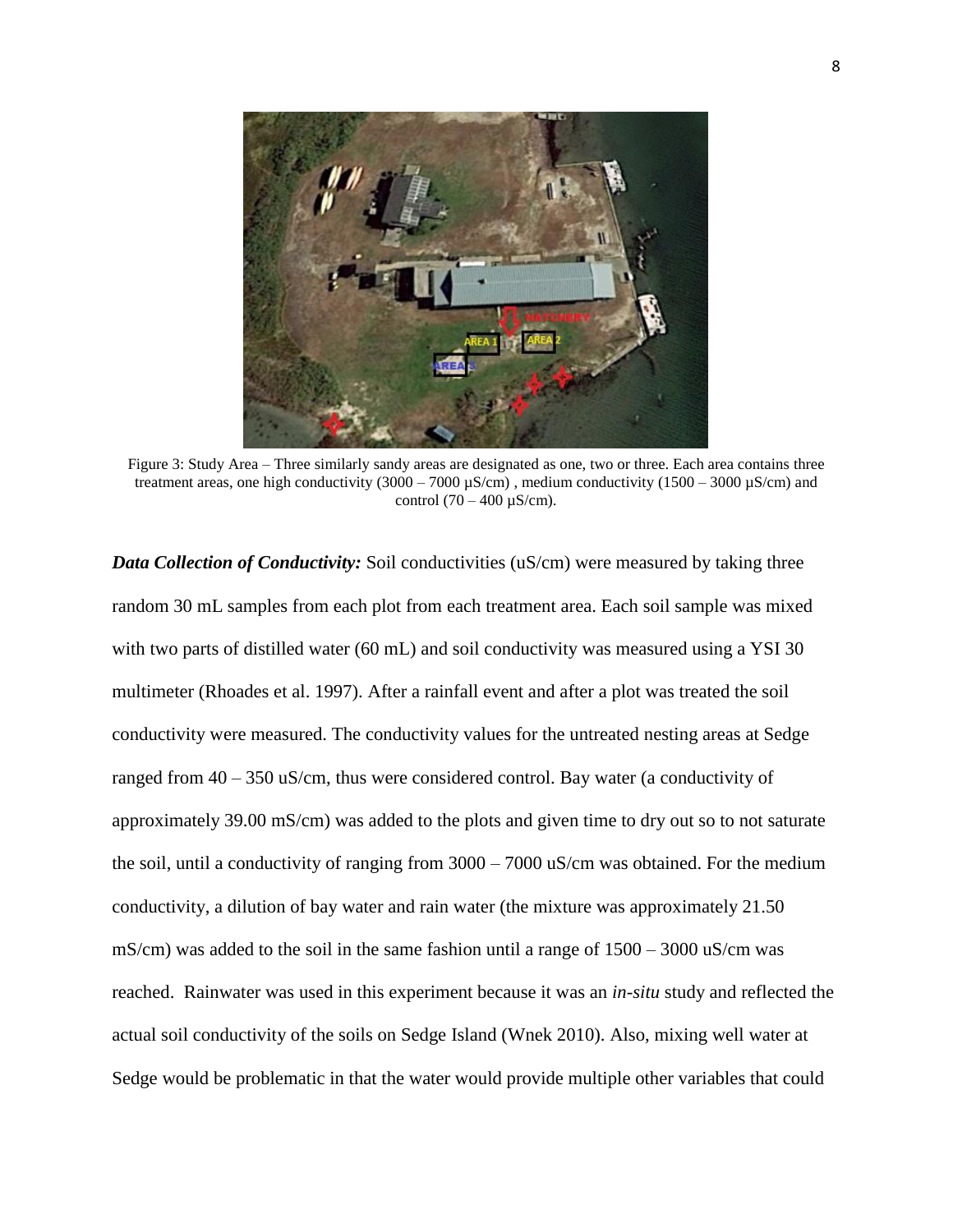not be controlled (i.e., sulfur, iron, etc…). Bringing in an outside source of water or using purified water would also be problematic in that it does not reflect the actual input of water in natural nests.

*Data Collection of Terrapin Nesting:* From early June to mid-July, terrapin nest site selection behavior was observed, including times of landing and nest site choice. The behavior of the terrapins in which plots they chose to nest in and if they moved from plot to plot after 'checking the sand' was recorded. Nesting terrapins were captured, identified, measured and marked if not previously done. Nests within the plots were moved to the hatchery already established on the Island to decrease predation and increase hatchling success, which was protocol for the ongoing study on the Island.

Thermochron I-buttons (DS1 model, +/- 1C) were used to record nest temperatures at 60 minute intervals in seven random nests throughout the incubation period. This data will give information on incubation temperatures and gender development for the 2015 season.

From late July to August, after the nesting season had ended, the data was analyzed. It is important to note that the focus of this research was on nest site selection, not hatchling success. The temperatures recorded were not significant in the soil conductivity but support an existing study at N. Sedge Island. Soil was analyzed to determine any significance on nest site selection in the terrapins.

*Soil Analysis:* Samples of the soil were taken and composition was determined using a gravimetric method and sieving. The percent of composition of particle sizes were determined using sieve analysis. I sieved soil samples taken from each treatment plot within each area, assessing the particle size distribution of the soil (Ingram 1971). Using a sieve shaker, each sample was shaken for three minutes. Sieve plates of varying wire mesh size were used and each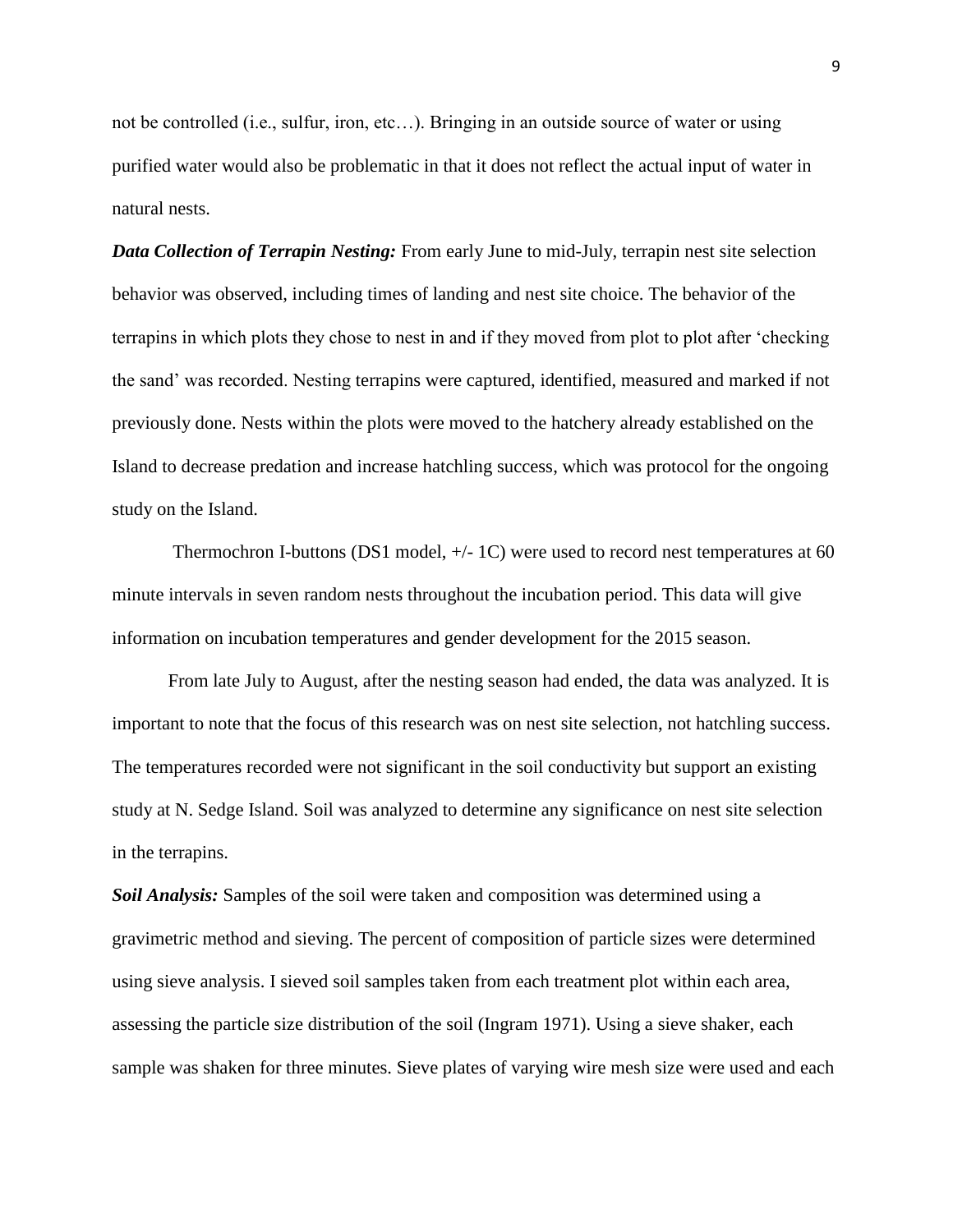number corresponded with different particle sizes, 4 (granule) 10  $\&$  16 (very course sand), 30 (course sand), 45 (medium sand), 70 (fine sand), 170 (very fine sand), pan (silt and finer).

*Soil Moisture Tension:* The soil moisture was measured using a Delmhorst® Soil Moisture tension meter and recorded daily. This was used to check the soil tension and give a more detailed reading on the hydric conditions of the soil. The organic material of the soil was also determined by measuring 10.000 grams of a soil sample, heating the sample to 500  $\degree$ C. The samples were then measured afterwards, to determine amount of organic lost, which resulted in a percentage of organic material.

#### **RESULTS:**

*Terrapin Results:* For six weeks from June  $5<sup>th</sup>$  to July 19<sup>th</sup> 2015, 63 terrapins and 64 nests were observed on North Sedge Island. 54 active nests were observed and recorded, and an additional 10 nests were observed after predation. Of these 64 nests, 44 were found in my three treated areas, creating a sample size of 44. The location of each nest was observed and recorded (Figure 4).

The number of nests in the sample size was then broken down into which conductivity plot they had nested in, high, medium or control (Figure 5). Of the 44 nests, 18 were in control plots, 11 were in medium, 7 in high plots and 8 were outside of treatment areas. While more terrapins chose to nest in control areas, there was no statistical difference between the number of terrapins nesting in these areas (ANOVA;  $F_{1,44}=1.174603$ ;  $P > 0.05$ ).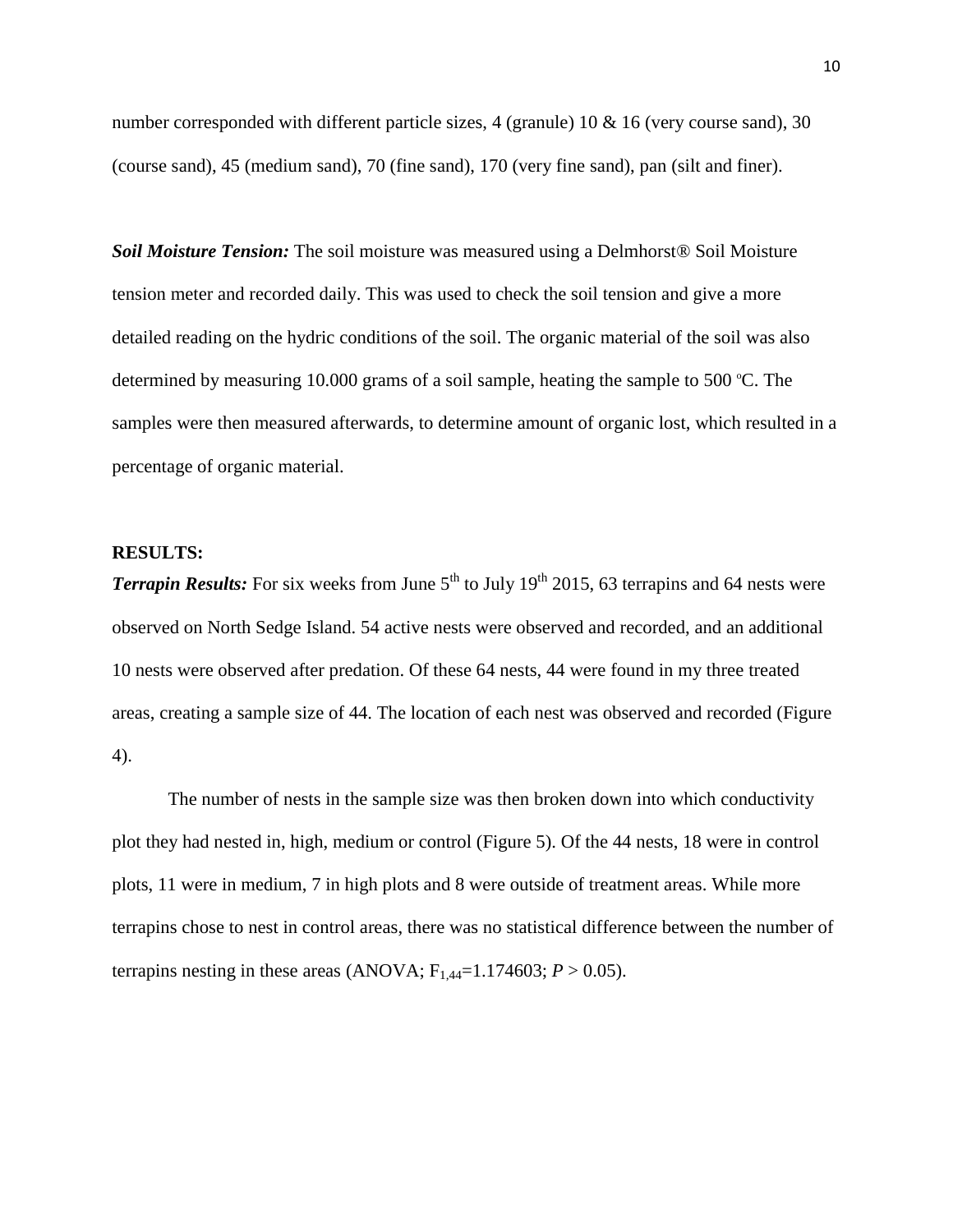

Figure 5: Frequency of Nests in Differing Conductivities: The sample size of 44 nests, were broken down into which treatment plot the terrapin nested in. There was found to be no statistical difference in which treatment area was chosen ( $F_{1,43} = 174603$ ;  $P > 0.05$ ).

**Soil Samples:** Soil samples were taken from nests starting from June 19<sup>th</sup> to the end of my sample period on July  $19<sup>th</sup>$ , creating 24 data points. The conductivity of the soil samples were taken and recorded. The lowest recorded conductivity nested in was 73.7 uS/cm and was in Area 3, outside of the control plot, and the highest was 5680 uS/cm on the edge of a medium plot in Area 2. Although there was no statistical significance, 15 out of the 24 points were in areas of 300 uS/cm or lower conductivities, while only three nests were in conductivities of 3000 uS/cm or greater, and the remaining 6 nests ranging between 600 uS/cm to 2466 uS/cm.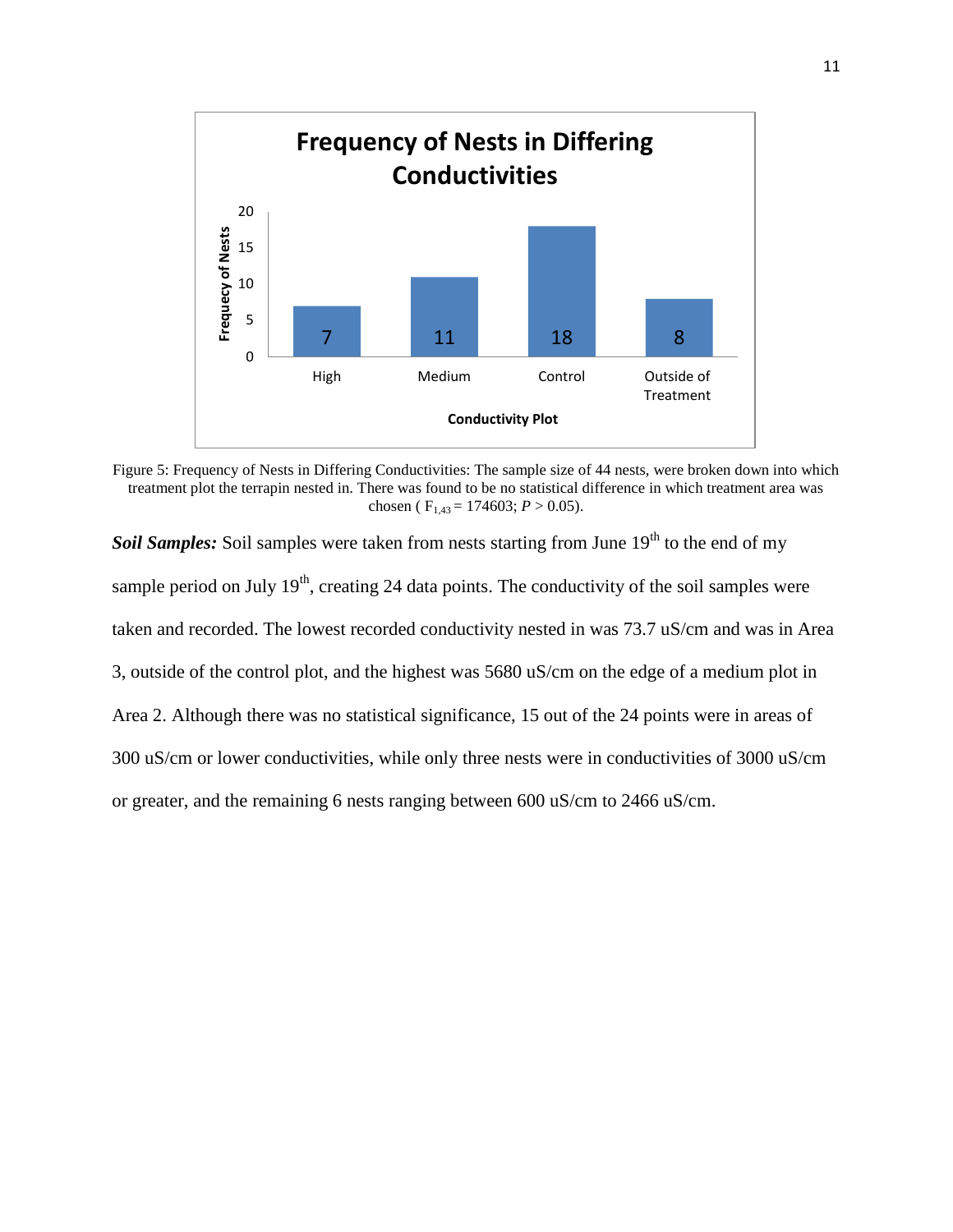

Figure 6: The soil conductivity for 26 terrapin nests was taken and broken down into three groups. The first group is low ranging from 70- 600 uS/cm, second group is medium ranging 601-3000 uS/cm and the final group of high ranging from 3001 uS/cm to the highest soil conductivity recorded at a nest site of 5680 µS/cm

*Multiple Nesting Results:* Six terrapins came up to nest more than once. The soil conductivities of where they nested each time was compared and recorded (Figure 7). Since our marked terrpain population have unique notch codes (Cagle 1952), we denoted our population by their alphabetical code marginal designation. Of the six terrapins that returned to my study areas multiple times four of them nested in areas of the same conductivity. Terrapins ABHIW and BCQW (nested three times) nested in areas of low conductivity each time. CKNWX nested in areas of medium conductivity both times. While NOVW nested in areas of high conductivity every time she nested. Only two of the six turtles, KNVW and KNQW (nested three times) nested in areas of differing conductivity. KNVW first nested in an area of medium conductivity on June  $19<sup>th</sup>$  terrapin, while on July 17<sup>th</sup>, KNVW nested in a control plot and an area of low conductivity. The first two times that KNQW nested in areas of medium conductivity, but the third time she came up, KNQW nested in an area of low conductivity.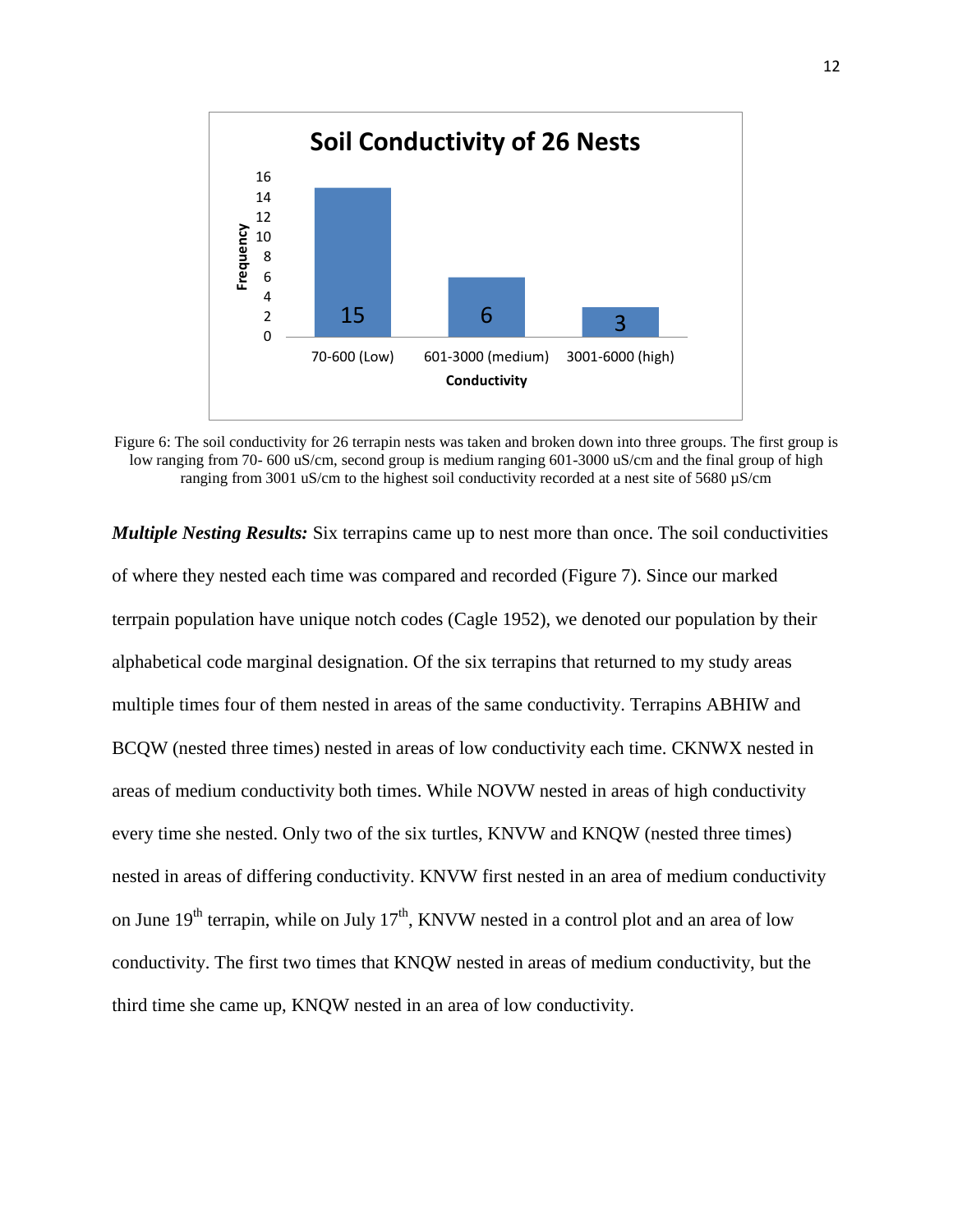

Figure 7: Diagram of nest sites of terrapins that nested multiple times during nesting season. Six terrapins nested more than once, four nested twice and two nested three times. Of the six terrapins that nested more than once, four nested in areas of the same conductivity each time they nested.

*Soil Moisture Tension:* The amount of moisture in the soil was measured using a Delmhorst<sup>®</sup> Soil Moisture tension meter. The treatment plots in Area 1 were measured, including a natural area close by. The high treatment plot had a significantly higher amount of moisture in the soil, than the other areas ( $F_{1,79} = 73.23622$ ;  $P < 0.05$ ).. Natural and control areas had the lowest amount of moisture in the soil (Figure 8).

![](_page_12_Figure_3.jpeg)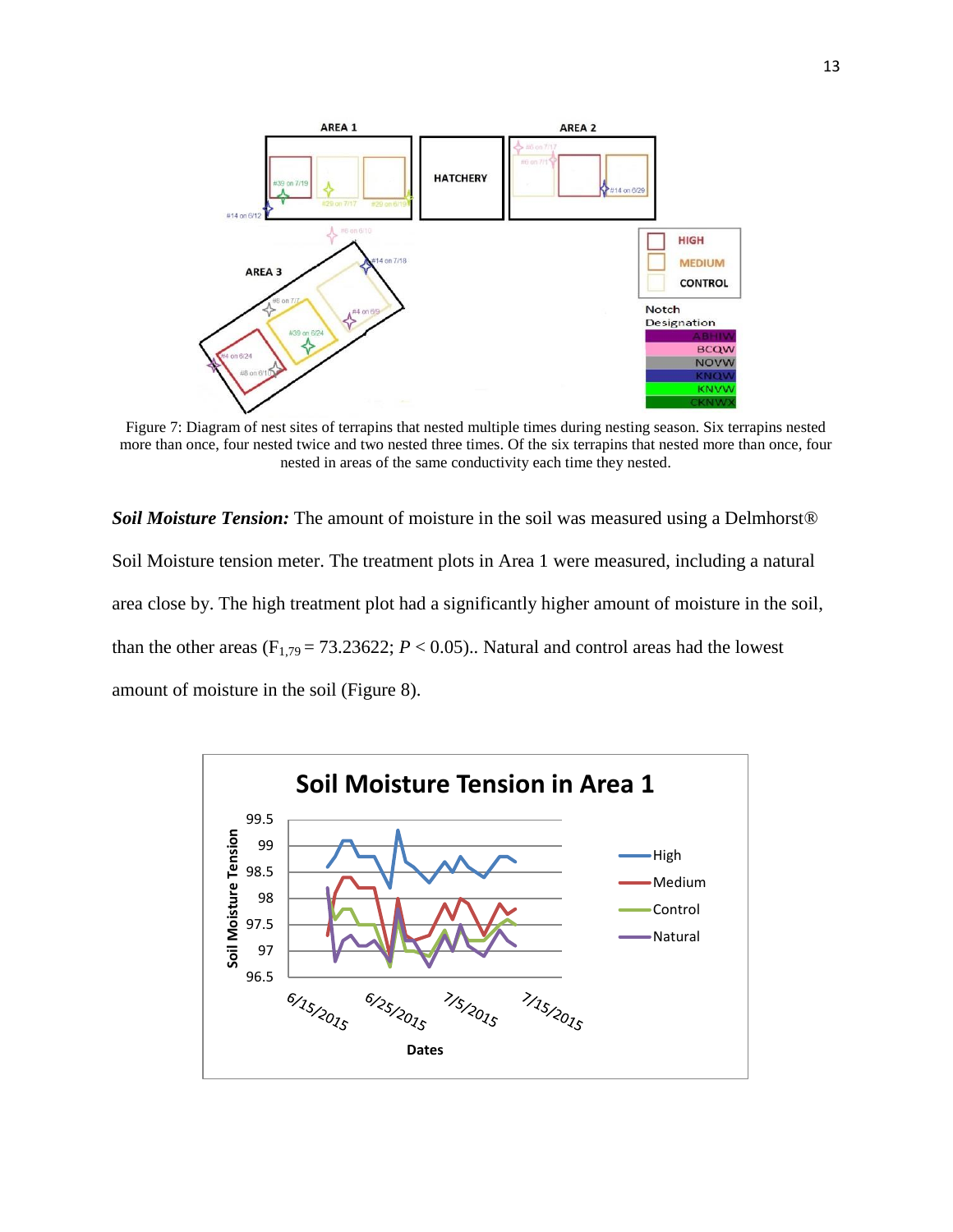Figure 8: Soil Moisture Tension: Soil Moisture Tension was measured in treatment Area 1 from June 20<sup>th</sup> 2015 to July  $14<sup>th</sup>$  2015. The high treatment plot had the highest soil moisture tension, while natural and control had the lowest soil moisture tension (F<sub>1,79</sub> = 73.23622; *P* < 0.05).

*Soil Structure:* From the sieve analysis samples were added together from 10, 16, 30, 45, 70 and

170 sieve plates depending on their mesh designation and sorted into gravel, sand, silt and clay.

Each area and treatment plot saw 97 – 99% of the composition was sand and 1- 3% was silt or

finer (Table 2). A textural triangle (Figure 10) was used and it was determined that all 9

treatment plots consisted of sandy soils.

Table 2: Soil Composition. Using sieve anaylsis the fraction of the composition of the soil was found in grams. There was statistical differences in the fraction of very course sand, medium sand, and fine sane between the different areas.

|                         | Area 1 |        | Area 2  |       | Area 3 |         |       |        |         |
|-------------------------|--------|--------|---------|-------|--------|---------|-------|--------|---------|
| <b>Type of Particle</b> | High   | Medium | Control | High  | Medium | Control | High  | Medium | Control |
| Granule                 | 0.000  | 0.000  | 0.000   | 0.000 | 0.000  | 0.000   | 0.000 | 0.000  | 0.002   |
| Very Course Sand        | 0.000  | 0.001  | 0.000   | 0.004 | 0.000  | 0.000   | 0.002 | 0.003  | 0.003   |
| Course Sand             | 0.014  | 0.014  | 0.010   | 0.006 | 0.010  | 0.006   | 0.018 | 0.034  | 0.050   |
| Medium Sand             | 0.098  | 0.109  | 0.102   | 0.055 | 0.076  | 0.059   | 0.167 | 0.238  | 0.391   |
| Fine Sand               | 0.375  | 0.372  | 0.412   | 0.282 | 0.363  | 0.277   | 0.370 | 0.352  | 0.363   |
| Very Fine Sand          | 0.492  | 0.477  | 0.430   | 0.623 | 0.537  | 0.632   | 0.423 | 0.354  | 0.186   |
| Silt                    | 0.020  | 0.026  | 0.024   | 0.019 | 0.014  | 0.024   | 0.019 | 0.017  | 0.010   |

![](_page_13_Figure_8.jpeg)

Figure 10: Textural Triangle. Using sieve analysis the, fractions were then taken and applied to find the composition of the different soil samples. . It was found that all the soil samples were composed of sandy soils.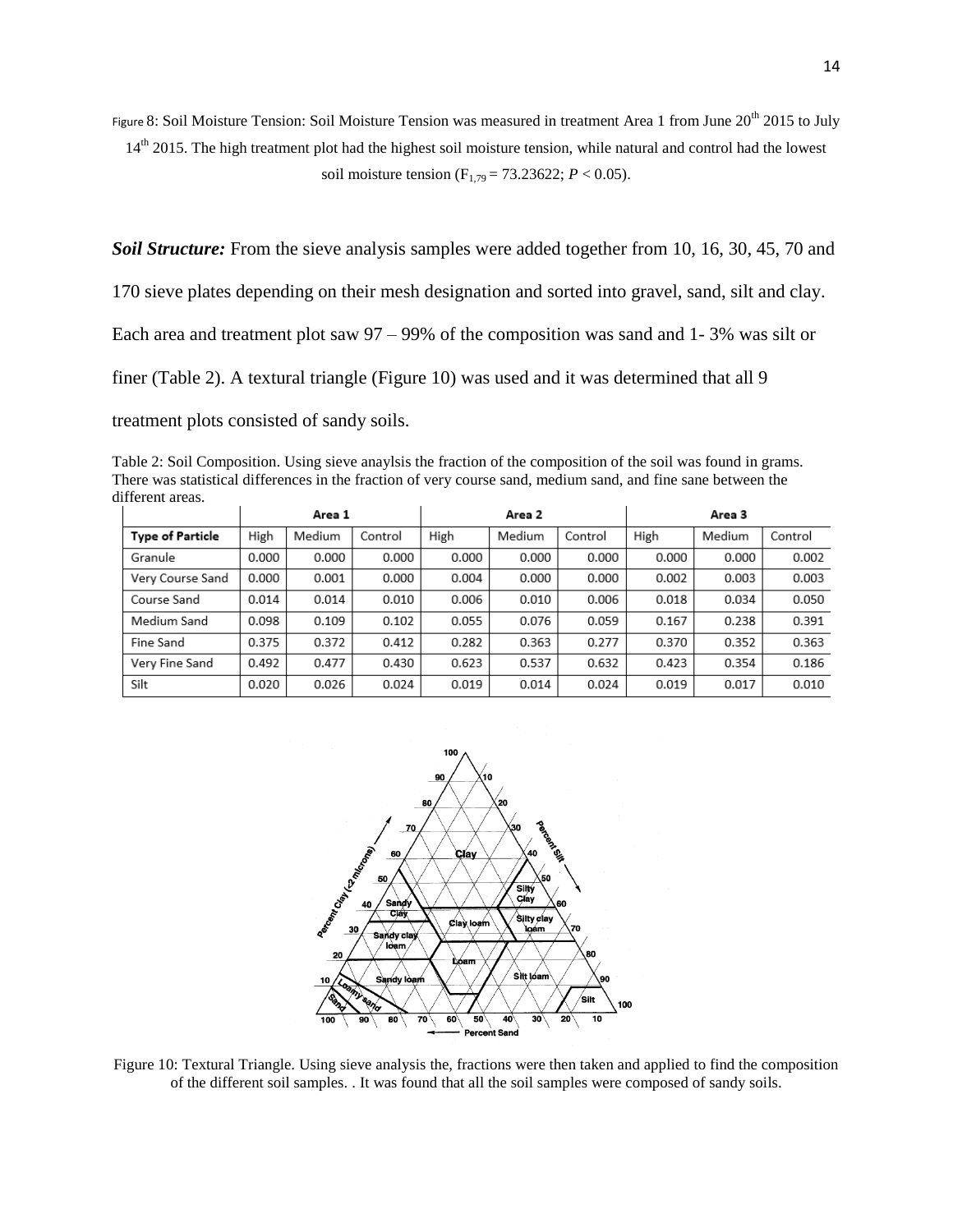The amount of organics were measured (Table 3) and it was found that Area 3 had a statistically significant lower amount of organics in the soil than Areas 1 and 2 ( $F_{1,8} = 10.369$ , P < 0.05). Of the nine treatment plots Area 3 high treatment had the lowest percent of organic material at 0.330%, while Area 1 high had the highest percent of organic material in the soil at 2.762%.

|         | Area 1 | Area 2 | Area 3 |
|---------|--------|--------|--------|
| High    | 2.762  | 2.650  | 0.330  |
| Medium  | 2.601  | 2.760  | 1.210  |
| Control | 2.621  | 1.259  | 0.580  |

Table 3: Percent of Organic Material. The percent of organic material in each plot in each treatment area was found. Area 3 had a statistically lower amount of organic material than Area 1 and 2 ( $F_{1,8} = 10.369$ , P < 0.05).

#### **DISCUSSION:**

Although there were a limited number of results, it was statistically found that the terrapins were selecting their nest site based on randomness rather than specific cause of a lower soil conductivity. This puts terrapins at higher risk when flooding events occur, because those events increase the soil conductivity and if a terrapin chooses to nest at a site that was once flooded, at least two-thirds (66.7% ) of those eggs will become desiccated from the lack of moisture and die (Wnek 2010).

During this study, seven nests were laid in areas of high conductivity and the mean number of eggs laid in nests was 12.59. That is a total of 88 eggs, 66.7% of those, or 59 eggs, would not make it through incubation period because of lack of available moisture in the soil. Normally, there is only a 1% survival rate for hatchlings; therefore, lowering the chances an embryo can develop and successfully hatch can have a negative impact on sustaining terrapin populations. Diamondback terrapins are very important to salt marsh ecosystems and are an indicator of the health of the system (Silliman and Bertness 2002). They are an apex predator in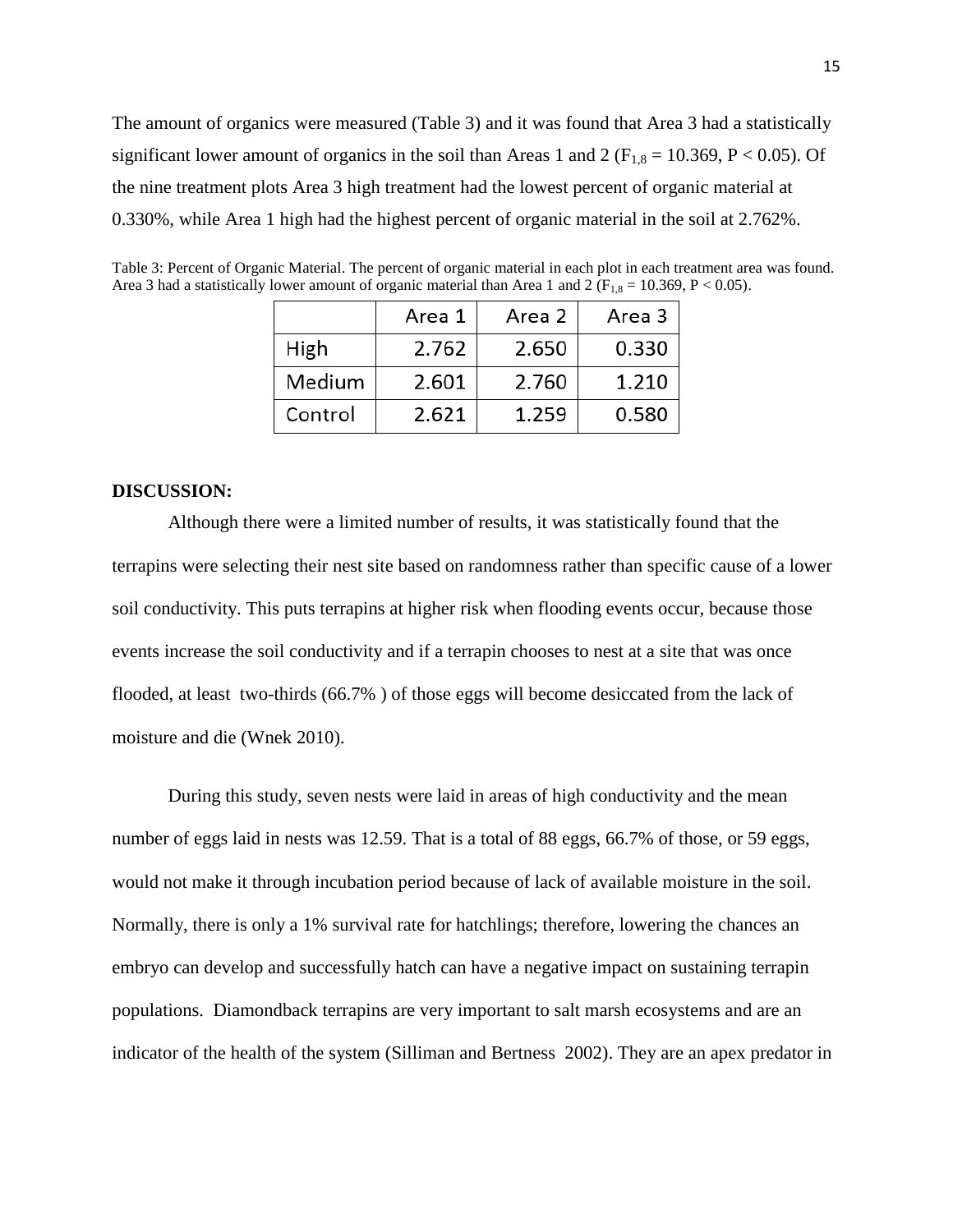the system and if they are removed the system becomes imbalanced, and not able to perform the important economic and ecological services.

Although there was a trend in the number of nests in each treatment area; seven in high, eleven in medium and eighteen in low/control, there was no correlation drawn as previously stated. While not statistically significant, of the soil conductivities recorded at the nest sites, 15 of 24 nests were in areas in which the conductivities were 300 uS/cm or lower. This shows a potential trend that with more research and a larger sample size could be further explored if this experiment was replicated.

The terrapins that also returned to the Island may be an indication that soil conductivity plays a role in the nest site selection. Four of the six that returned multiple times throughout the summer to nest, nested in areas of similar conductivity each time. KNWV, first nested in an area of medium soil conductivity and then came back and nested in an area of low soil conductivity. Terrapin KNQW nested three times during the nesting season. The first two times KNQW came up and nested in areas of high conductivity, but the third time KNQW nested in an area of low conductivity. This also notes a trend that they did not move to areas of higher conductivity.

Soil moisture tension showed how much moisture was in the soil. The high treatment plot had the greatest amount of moisture but due to the salt ions in the soil, that moisture is not available to things such as terrapin eggs or plant roots (Wnek, personal communication). While the natural and control had very similar soil moisture tension readings, that moisture was more available to things such as terrapin eggs because there is much less salt in the soil.

The composition of the soil also plays a large role in how much salt is in the soil (and how high the soil conductivity will be (USDA 2011). The smaller the soil particle size, the larger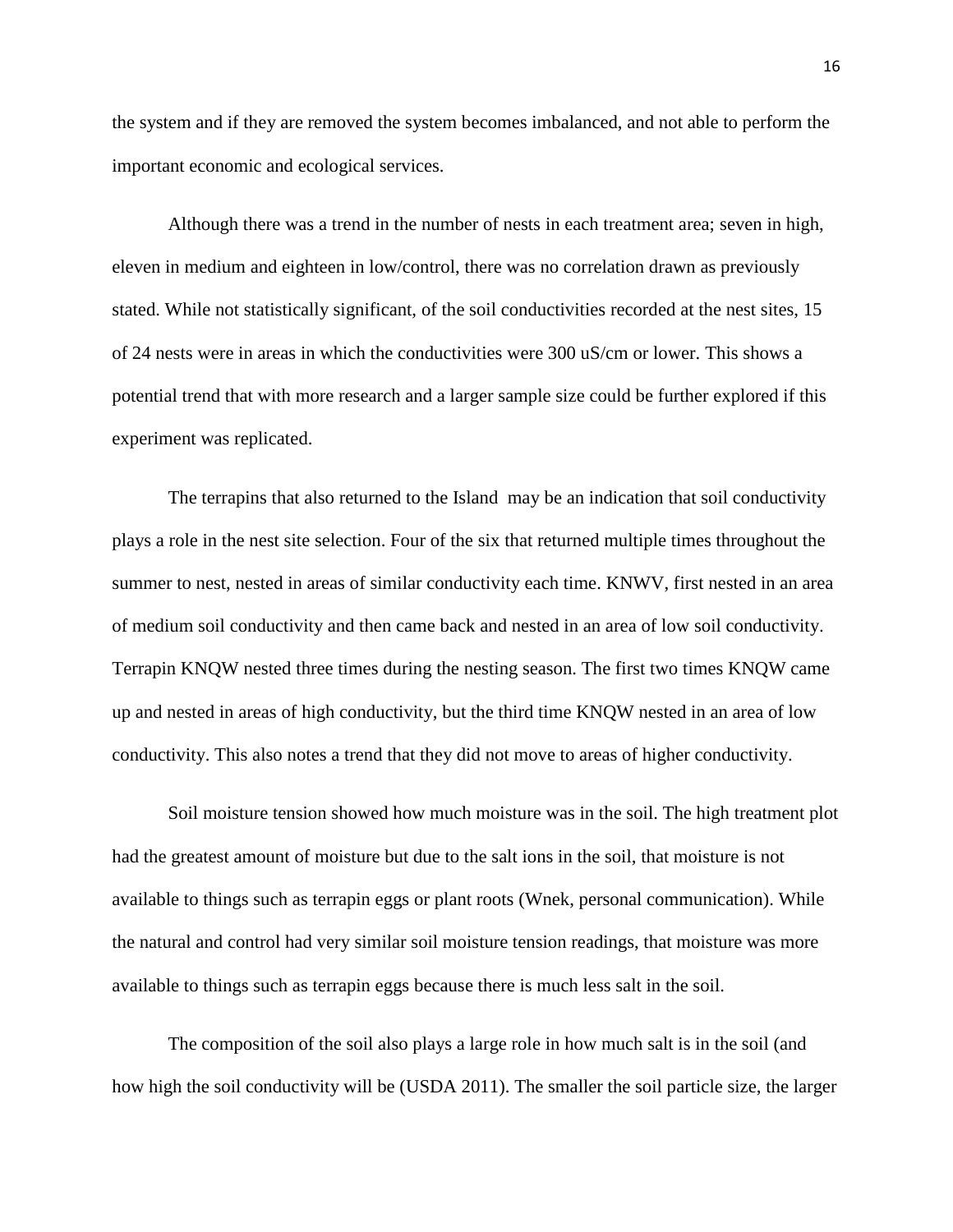it's attraction to the salt ions. Soils composed of predominately silt or clay will hold much more tightly to the salt ions and exhibit much higher soil conductivities while sandy and gravely soils have a less attraction and the salt ions are able to filtrate through the soil much easier (USDA 2011). This is good for the treatment areas in my study, because they were all sandy soils will predominately fine and very fine sand particles. This allowed the salt in the treatment areas to wash out more quickly than if the soil was made up of silts and clays.

Another important component of the soil is the amount of organic material in the soil. Organic material, much like smaller soil particles will hold onto the salt ions much more readily (USDA 2011). Meaning, the more organic material in the soil the higher the soil conductivity. It was found that Area 3 in all treatment plots had a much lower organic matter than Area 1 and 2. This was shown throughout the summer in the consistently lower soil conductivity readings than seen in the other two treatment areas. Despite the lower amount of organic material in the soil at Area 3, the number of nests were not different than those in Area 2 that had a higher organic composition. This may indicate that terrapins do not choose nest site selection based on organics.

The effect of soil conductivity is significant for not just terrapins but other shore nesters, because of the increasing risk of sea level rise, especially that estimated to impact the Jersey Shore (NOAA 2015). By the end of the century there will be a global increase of 2.5 feet, while the Jersey Shore will increase an estimated 3.5 feet (Miller 2013). As shown in figure 1, this has a huge impact on prime nesting habitat, and across the Barnegat Bay, not just Sedge Island.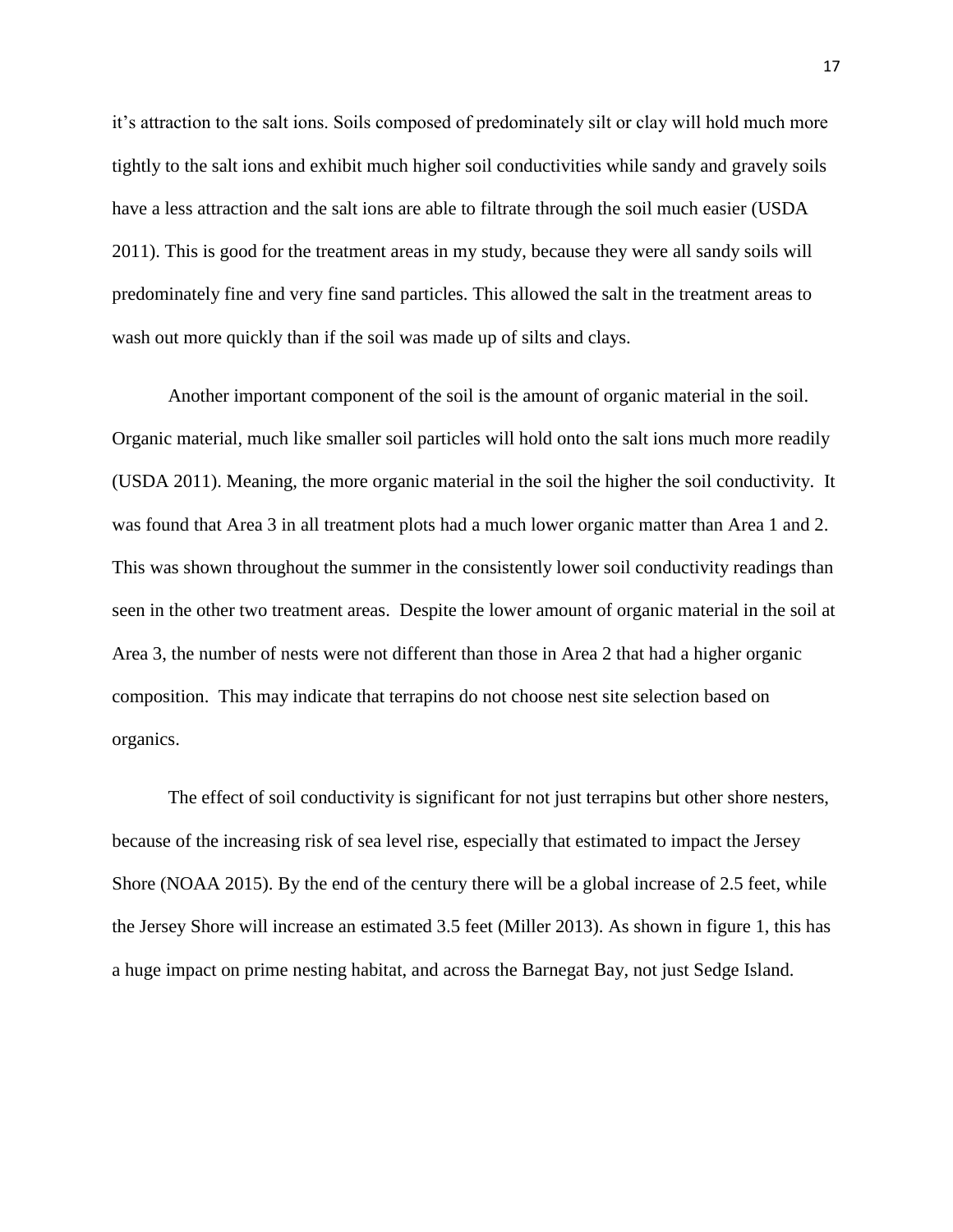# **CONCLUSION FOR MANAGEMENT OF TERRAPINS:**

It was determined that diamondback terrapins do not differentiate between a high soil conductivity area and an area of low soil conductivity when selecting a nest site. It also indicates that nesting females do not use cues to detect the conductivity of the soil in relatively high soil areas, before they move to an area of lower conductivity.

The impact of sea level rise reaches beyond Sedge Island and the northern diamondback terrapins. Coastal areas are home to hundreds of millions of people, ranging from New York City, NY to Miami FL. They are integral to our economy and ecologically, especially salt marshes, which act as a sponge for flood waters, pollutants and excess nutrients. Diamondback terrapins are very important to salt marsh ecosystems and are an indicator of the health of the system (Silliman & Bertness 2002). They are an apex predator in the system and if they are removed the system becomes imbalanced, and not able to perform the important economic and ecological services. So when prime terrapin nesting habitat is being degraded (increased soil conductivity) through inundation events and SLR, we are losing an important component for their continued survival (Silliman & Berness 2002).

As a study that was first of its kind, it would be pertinent to continue research on the effects of soil conductivity in nest site selection to ensure its impact on this species, and that of other shore line nesting species. It is also imperative that there be continued education about shore nesters and the known threats they detect from SLR. We need to protect, enhance, and, sometimes, create more "natural" nesting areas for our shore nesters.

*Acknowledgements*: Thank you to Dr. John Wnek for all of the information he has shared with me and the patience he has shown. Also this study could not have been done without the support of Save Barnegat Bay Student Grant Program and Karen Byrne and the staff at Sedge Island NREC. Finally, I am indebted to Darby Pochter and Sam Ordendorff for lending their own time to my project.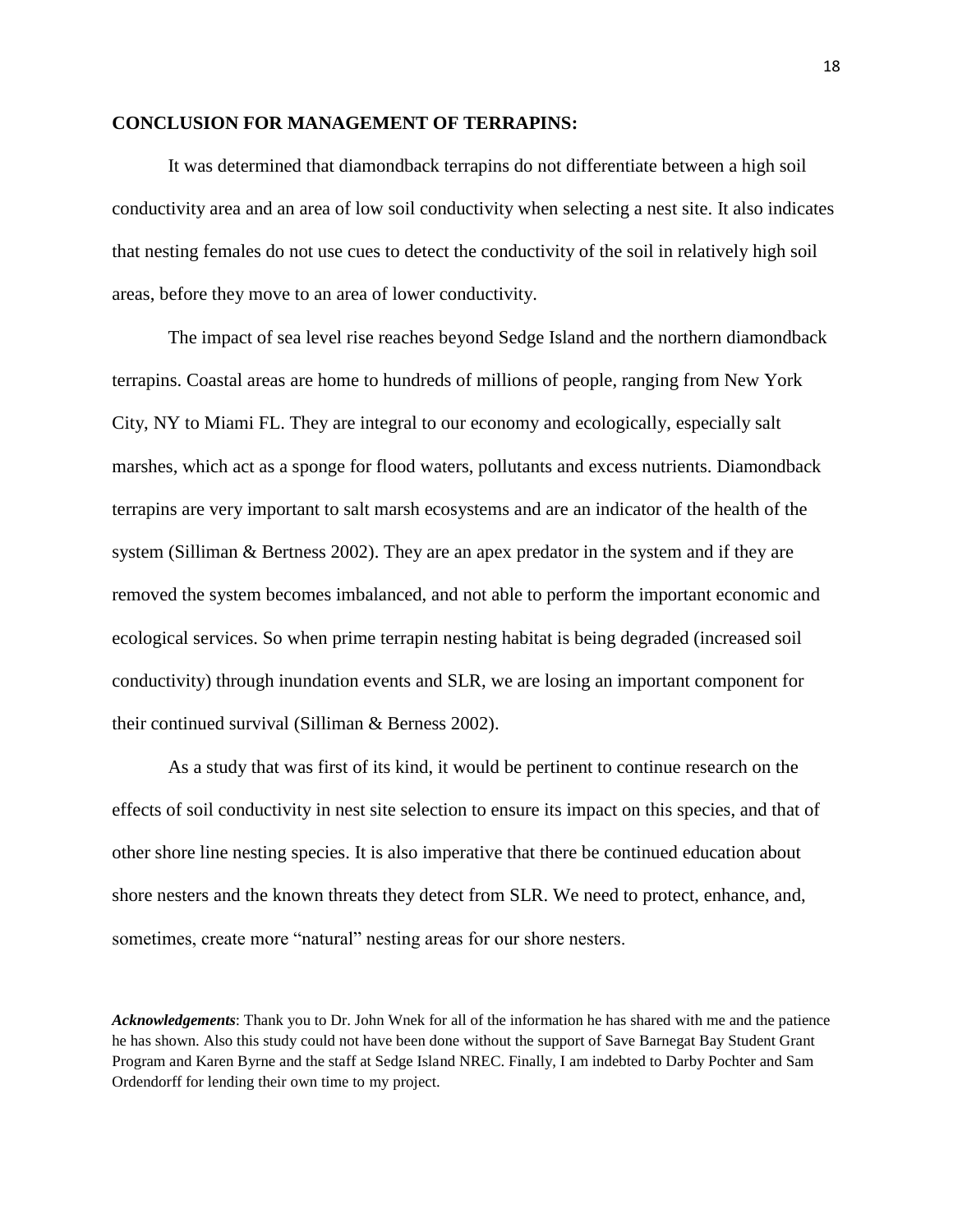![](_page_18_Figure_0.jpeg)

Figure 4: Locations of the 44 nests on North Sedge Island inside of the treatment areas from June 9<sup>th</sup> to July 19<sup>th</sup>, 2015. Green stars represent the 34 successful nests and the black stars represent the 10 predated nests.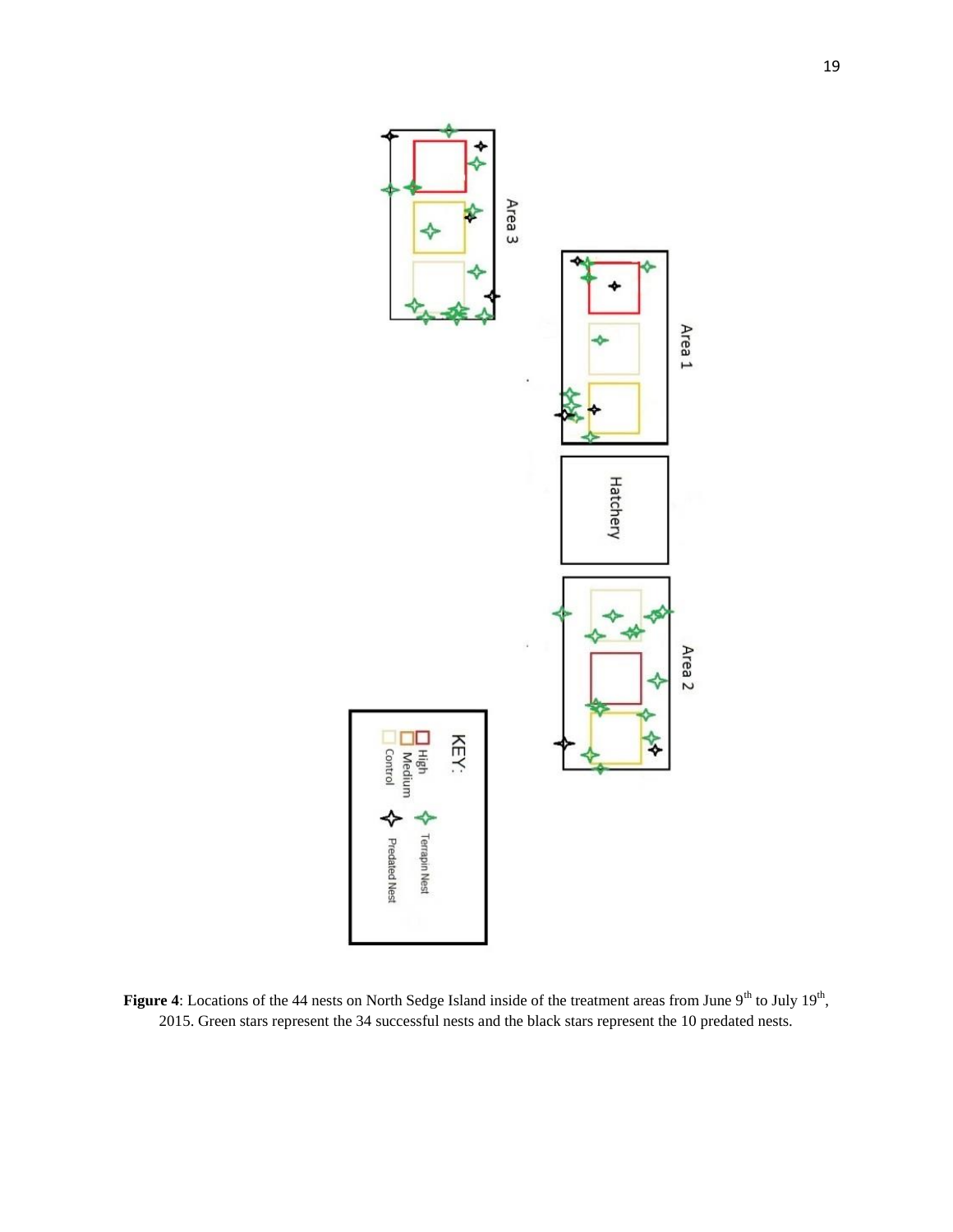# **Works Cited:**

- Burger J. & Montevecchi W. 1975. Nest Selection in the Terrapin *Malaclemys terrapin*. Copeia No. 1. 113-119
- Cagle F. 1952. *A Louisiana Terrapin Population (Malaclemys).* Copeia No. 2, 74-76.
- Church, J. A. & White, N. J. 2011. Sea-level rise from the late 19th to the early 21st century.*Surveys Geophys.* **32**, 585–602
- Cruz, Lauren. "The Effects of Water Temperature and Human Activity on the Nesting Frequency of Diamondback Terrapins". University of Delaware. 2012. Print.
- Ingram, R. L. (1971). Sieve analysis. *Procedures in sedimentary petrology*, 49-67.
- Miller K. G., Kopp R.E., Browning J.V., & Kemp A.C. 2013. A geological perspective on sea level rise and its impacts along the U.S. mid - Atlantic coast. Earth's Future 1: 3 - 18, doi:10.1002/2013EF00013
- Nicholls, R. J. & Cazenave, A. 2010. Sea-level rise and its impact on coastal zones. *Science* **328**,1517–1520.
- NOAA. "Is Sea Level Rising?" *National Ocean Service*. NOAA, 10 Apr. 2014. Web. 10 Aug. 2015.
- "Northern Diamondback Terrapin." New Jersey Endangered and Threatened Species Field Guide. Conserve Wildlife, n.d. Web. 20 Mar. 2015.
- Rhoades J.D. et al, 1997. Determing Soil and Water Sodicity from Electrode Measurements. Commun. Soil Sci. Plant Anal. 28:1737-1765
- Silliman, B. & Bertness, M. 2002. *A trophic cascade regulates salt marsh primary production.* PNAS. 99: 10501-10505.
- USDA. 2011. *Soil Quality Indicators*. USDA Natural Resources Conservation Service. file:///C:/Users/kpgund/Downloads/nrcs142p2\_053136%20(1).pdf